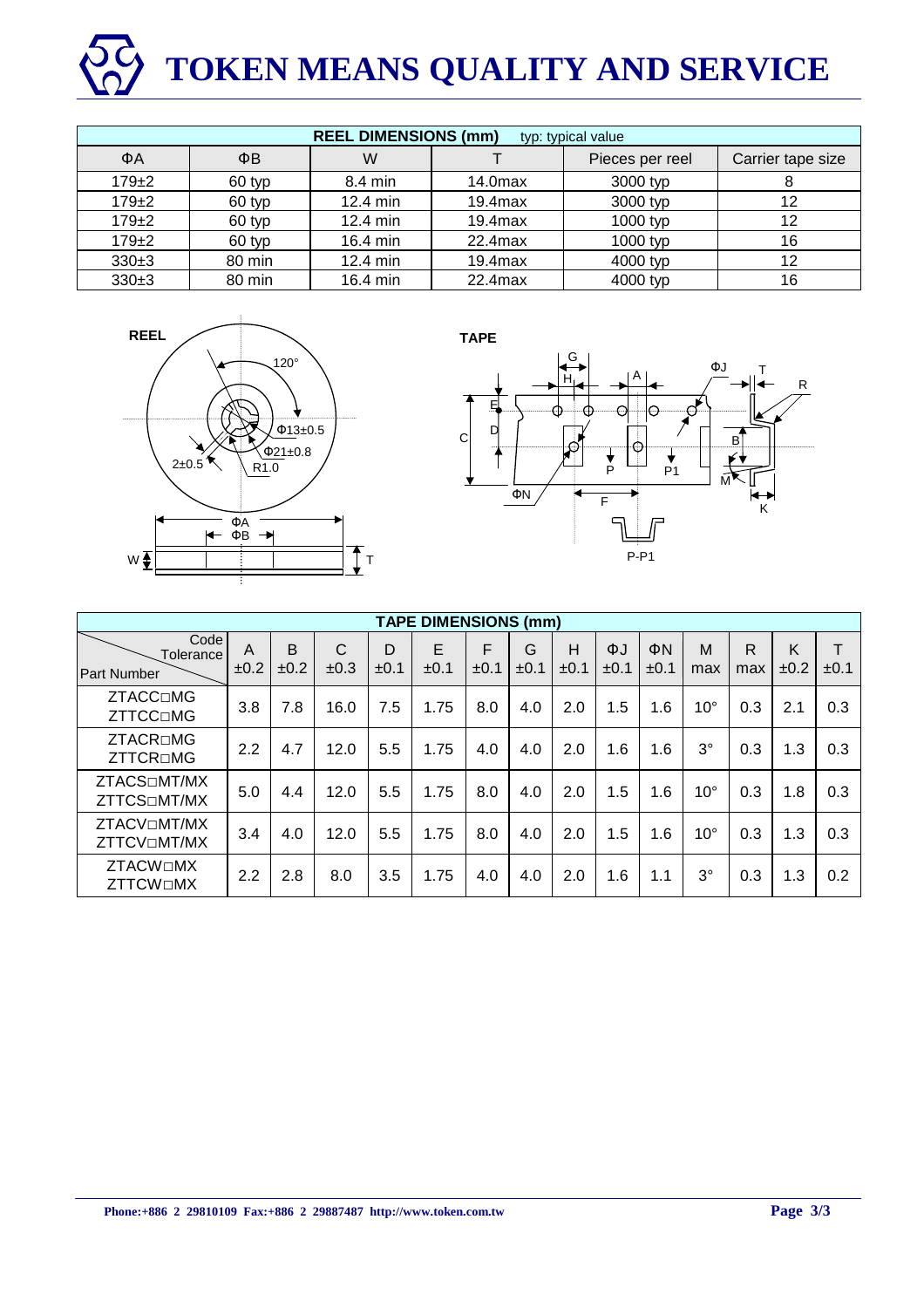# **TOKEN MEANS QUALITY AND SERVICE**

### **Ceramic Resonator ZTACC/CR/CS/CV/CW**□**MG/MT/MX Chip Type 1.79 - 50.0 MHz ZTTCC/CR/CS/CV/CW**□**MG/MT/MX Chip Type**

#### **ZTAC/ ZTTC series of Ceramic Resonator (Compatible to Murata CSAC\CATC)**

Token ZTTC series of chip ceramic resonators features a built-in load capacitance. This feature eliminates any need for external loading capacitors and reduces component count, increases reliability and reduces size. These units are offered in the frequency range from 1.79 MHz to 50.00 MHz with an initial frequency tolerance of ± 0.5%. Token ZTAC series has two terminals, while ZTTC with three terminals.

| <b>ZTAC/ ZTTC TECHNICAL CHARATERISTICS</b> |                                  |                           |                                     |                     |  |  |  |  |
|--------------------------------------------|----------------------------------|---------------------------|-------------------------------------|---------------------|--|--|--|--|
| Part Number                                | <b>Frequency Range</b>           | <b>Frequency Accuracy</b> | <b>Stability in Temperature</b>     | Aging For Ten Years |  |  |  |  |
|                                            | (MHz)                            | (%)                       | $(-20^{\circ}C - +80^{\circ}C)$ (%) | $(\% )$             |  |  |  |  |
| <b>ZTACC</b> □MG<br><b>ZTTCC</b> □MG       | $1.79 - 8.00$                    | ± 0.5                     | $\pm 0.3$                           | $\pm 0.3$           |  |  |  |  |
| ZTACR□MG<br><b>ZTTCR</b> □MG               | $4.00 - 8.00$                    | ± 0.5                     | $\pm 0.3$                           | $\pm 0.3$           |  |  |  |  |
| ZTA/ZTTCSOMT<br>ZTA/ZTTCVOMT               | $6.00 - 13.00$<br>$8.00 - 13.00$ | ± 0.5                     | ± 0.4                               | $\pm 0.3$           |  |  |  |  |
| <b>ZTACS</b> ⊡MX<br><b>ZTTCS</b> □MX       | $13.01 - 50.00$                  | ± 0.5                     | $\pm 0.3$                           | $\pm 0.3$           |  |  |  |  |
| <b>ZTACVOMX</b><br><b>ZTTCVOMX</b>         | $16.00 - 50.00$                  | ± 0.5                     | $\pm 0.3$                           | $\pm 0.3$           |  |  |  |  |
| <b>ZTACW</b> ⊡MX<br><b>ZTTCWOMX</b>        | $20.00 - 45.00$                  | $\pm 0.5$                 | $\pm 0.3$                           | $\pm 0.3$           |  |  |  |  |

ZTTCC□MG











| <b>DIMENSIONS OF ZTAC/ZTTC</b>                       |                       |                                            |                    |               |               |                                 |  |  |  |  |
|------------------------------------------------------|-----------------------|--------------------------------------------|--------------------|---------------|---------------|---------------------------------|--|--|--|--|
| <b>Part Number</b>                                   | Dimensions (Unit: mm) |                                            |                    |               |               |                                 |  |  |  |  |
|                                                      |                       | W<br>P <sub>2</sub><br>н<br>P <sub>1</sub> |                    |               |               |                                 |  |  |  |  |
| ZTACC□MG<br>ZTTCC□MG                                 | $7.4 \pm 0.2$         | $3.4 \pm 0.2$                              | $1.8 \pm 0.2$      | $1.2 + 0.2$   | $1.2 + 0.2$   | $5.0+0.3$<br>$2.5 \pm 0.3$      |  |  |  |  |
| ZTACR□MG<br>ZTTCR□MG                                 | $4.5 \pm 0.2$         | $2.0+0.2$                                  | $1.2$ max          | $0.8 + 0.2$   | $0.8 + 0.2$   | $3.0+0.2$<br>$1.5 \pm 0.2$      |  |  |  |  |
| ZTACS <sub>IMT</sub> /MX<br>ZTTCS <sub>IMT</sub> /MX | $4.7 \pm 0.2$         | $4.1 \pm 0.2$                              | $(1.2+A) \pm 0.2$  | $1.0+0.2$     | $0.8 + 0.2$   | $3.9 \pm 0.2$<br>$1.95 \pm 0.2$ |  |  |  |  |
| ZTACVOMT/MX<br>ZTTCVOMT/MX                           | $3.7 \pm 0.2$         | $3.1 \pm 0.2$                              | (1.0+A)±0.2        | $0.9 + 0.2$   | $0.7+0.2$     | $3.0+0.2$<br>$1.5 \pm 0.2$      |  |  |  |  |
| <b>ZTACW</b> □MX<br><b>ZTTCWOMX</b>                  | $2.5 \pm 0.2$         | $2.0+0.2$                                  | 1.5 <sub>max</sub> | $0.5 \pm 0.2$ | $0.4 \pm 0.2$ | $2.0 \pm 0.2$<br>$1.0 + 0.2$    |  |  |  |  |

**Note:** 1. A stands for thickness of the ceramic element, which varies with the frequency.

The range of the thickness is 0.1 to 0.7mm.

2. No middle terminal for ZTA series.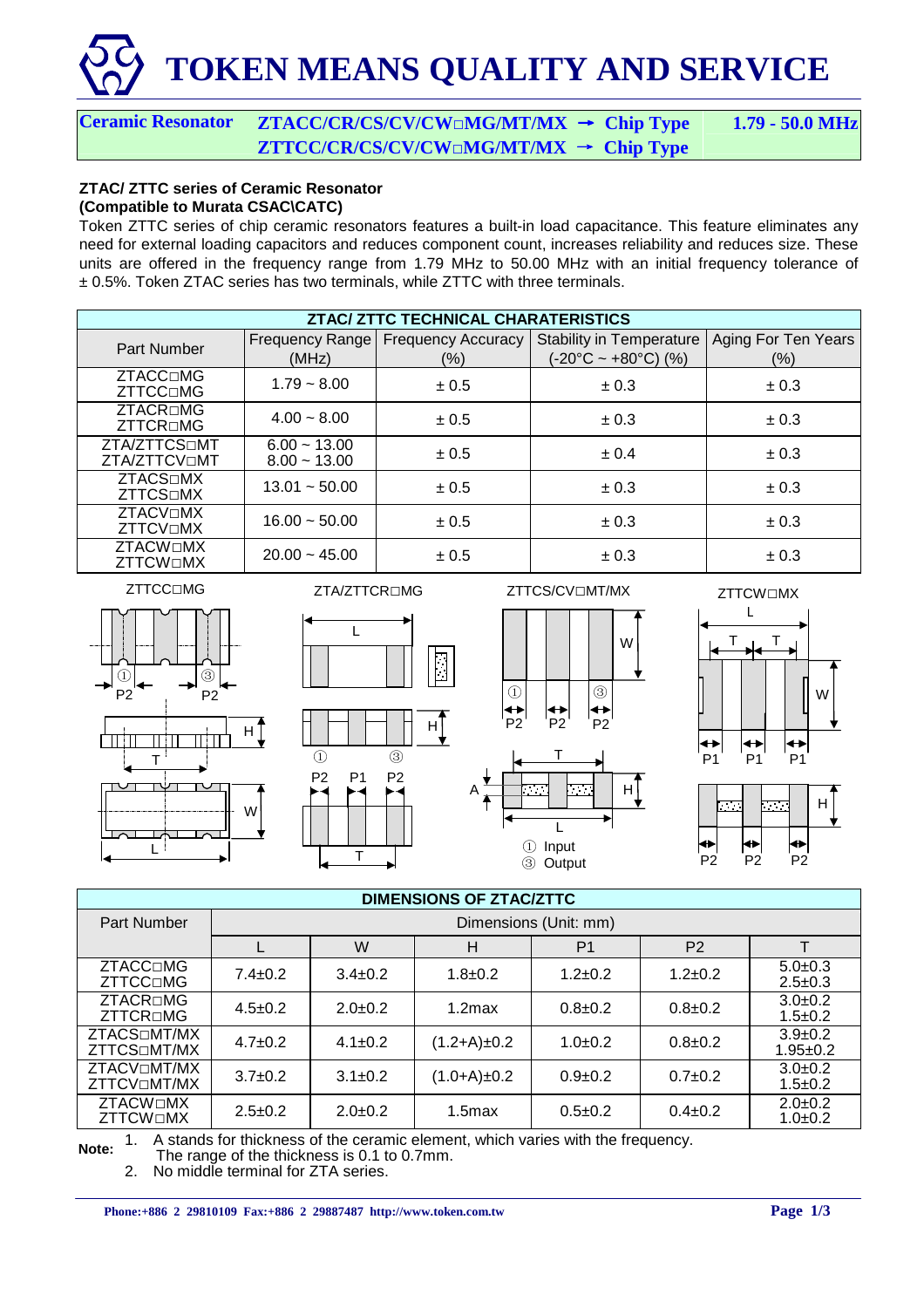# **TOKEN ELECTRONICS IND. CO., LTD.**

*HONESTY PERFECTION SHARING*

### 陶瓷谐振器系列 ZTAC/ZTTC

9 **SMD Ceramic Resonators - ZTAC / ZTTC** 

 $\boxtimes$  **Inquiry:**  $\mathbf{r} \mathbf{f} \mathbf{q} \otimes \mathbf{t} \mathbf{o} \mathbf{k} \mathbf{e} \mathbf{n} \mathbf{o} \mathbf{n} \mathbf{l} \mathbf{in} \mathbf{e} \mathbf{.} \mathbf{n} \mathbf{e} \mathbf{t}$ 

**Taiwan: No. 137, Sec. 1, Chung Shin Rd., Wu Ku Hsiang, Taipei Hsien, Taiwan, R.O.C TEL: 886-2-2981 0109; FAX: 886-2-2988 7487** 

**China: 3F South, Zhongxing Industry Bld., Changye Rd., Nanshan District, Shenzhen, Guangdong TEL: 86-755-2605 5363, 2605 5364; FAX: 86-755-2605 5365**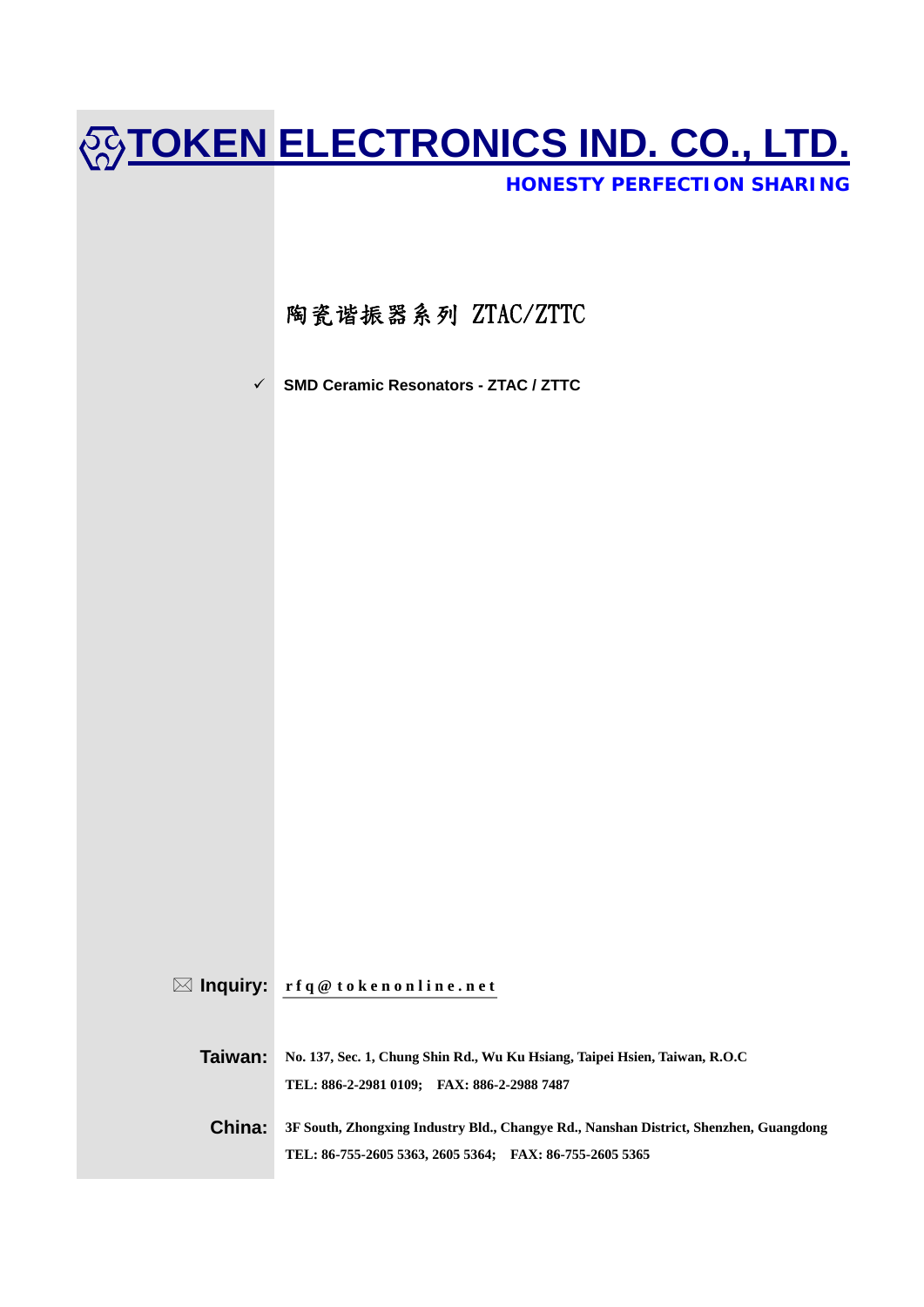**Share data. All participants upload data to blockchain shared storage in the data format agreed upon by the affiliate members, while other private data is still stored in their existing business systems. The participant encapsulates the data to be uploaded, signs it with its own private key address, and then generates block information.**

**Add the version number to the front of the private key, add the compression flag and additional check code after it, (the so-called additional check code, that is, the private key after 2 SHA-256 operations, take the first four bytes of the two hash results), and then it base58 encoding, you can get our common WALLET import Format format private key.**

**A private key file in PEM format that is protected with a different password. The researchers found that the password was specified in the profile WBCCServer.properties, as shown in Figure 5. Fire Coin Global Station announced the opening o**

**f Dogecoin (DOGE) recharge operations on April 4 at 9:00 pm and THEGE/USDT, DOGE/BTC, DOGE/ETH transactions at 17:00 PM, and simultaneous opening of Doggecoin (DOGE) withdrawals.**

**On the other hand, for a separate pair of key pairs, compared to the direct storage of private keys, stored in keystore format plus password authentication encryption is more secure, storage is more convenient, you can refer to Ethereum proposal EIP2335 to give relevant recommendations.**

**Well, the price explosion of the past three days has pushed DOGE above the resistance level of \$0.0028 as it pushes higher. Among today's price increases, DOGE broke through \$0.0033, \$0.040, \$0.0047 and \$0.005 before falling to \$0.0055. DOGE is now back to \$0.004. The private key is then delivered in a compressed WIFI format, but we will return the algorithm to a heptographic string that will be required to generate the public key later. Keystore is a file form**

**at that contains the private key encrypted by the user with a password, so it can be stored securely and propagation between computers (as long as the password does not exist on the same computer)**

**"Vote," "Wallet," "BCH," "scam" and "mainnet" were the fastest-growing topics in all three areas, "Korea," "Doge," "Doge," ""**

**ZIP212, which provides a comment plain text format for trading Sapling output to allow the recipient to check that the Diffie-Hellman key format is correct.**

**ZB Announcement on The Addition of DOGE/QC and DOGE/USDT Leveraged Trading Pairs and DOGE Financial Management.**

**According to DigiFinex, it will open DOGE recharge at 15:00 on April 26 and open pick-up at 18:00, synchronously launching DOGE/USDT, DOGE/ETH trading pairs. (DigiFinex) Each order is a packet that contains parameters in the fixed format of the order type and related signatures. Order parameters are connected in key ascending order and sc**

**attered with 32 bytes by the Keccak SHA3 function. Order publishers use their private key to sign the hash of order parameters to produce ecDSA signatures.**

**The above interface can be used directly in Java business code, and the Java-SDK also provides the ability to load the private key stored in PEM format or PKCS12 format, please refer here for details.**

**Ness compares its tokens to other cryptocurrencies such as Bitcoin (BTC) and DOGE, and refers to EVAN tokens as currencies. This, he says, is better than "memecoin like DOGE or BTC because it has intrinsy value." "**

**The popular video with the hashtag "DOGE Shake Challenge" has attracted more than half a million views and uses the classic pull-up slogan "Let's get rich together!" DOGE is very cheap now. Jitter has 800 million users. Now it's only \$25 per person, and when the DOGE price rises to \$1, the \$25 investment becomes \$10,000. Tell your friends to move together! "**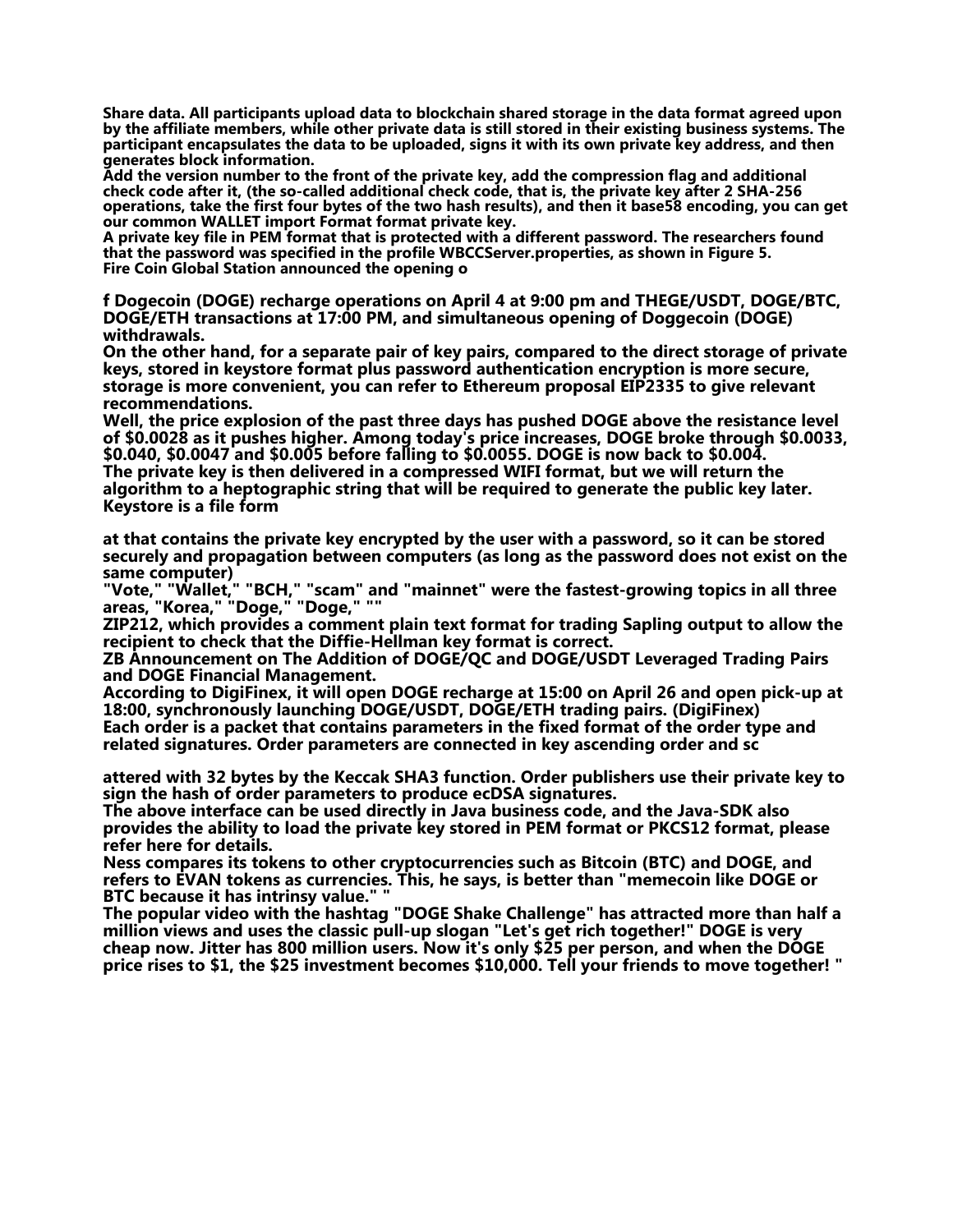## Changes In Apple And Relevant Market Caps 2008 To Current

|                               | 1/1/2008   | 3/28/2012 Oro O ange |             | <b>Rariod Growth</b> |
|-------------------------------|------------|----------------------|-------------|----------------------|
| Total LSM arket               | 28.615.233 | 26,391,738           | (2,224,495) | $-850$               |
| Tech Sector                   | 3.199.414  | 3,424,447            | 215,333     | B.                   |
| <b>Witcle Market</b>          | .11%       | 13%                  | $-10%$      |                      |
| <b>AAR</b>                    | 179.647    | 573,020              | 393.173     | 219%                 |
| <b><i>Man Tech Sector</i></b> | 6%         | 17%                  | 175%        |                      |
| Care Apple Competitors        |            |                      |             |                      |
| FIMM                          | 67.124     | 7,130                | (59.994)    | 897                  |
| NOR                           | 146.437    | 20,500               | (125.637)   | -88%                 |
| SVE                           | 57.388     | 21,130               | (35.258)    | 63%                  |
|                               | 49.900     | 29,000               | (20,900)    | 42%                  |
| DBI<br>HF                     | 132,000    | 46,100               | (85.900)    | 85%                  |
| MST                           | 342,100    | 270,000              | (72, 100)   | $-21%$               |
| Total                         | 794.948    | 393,960              | (400,088)   | $-50$                |

Source: Piper Juffray, Thomson